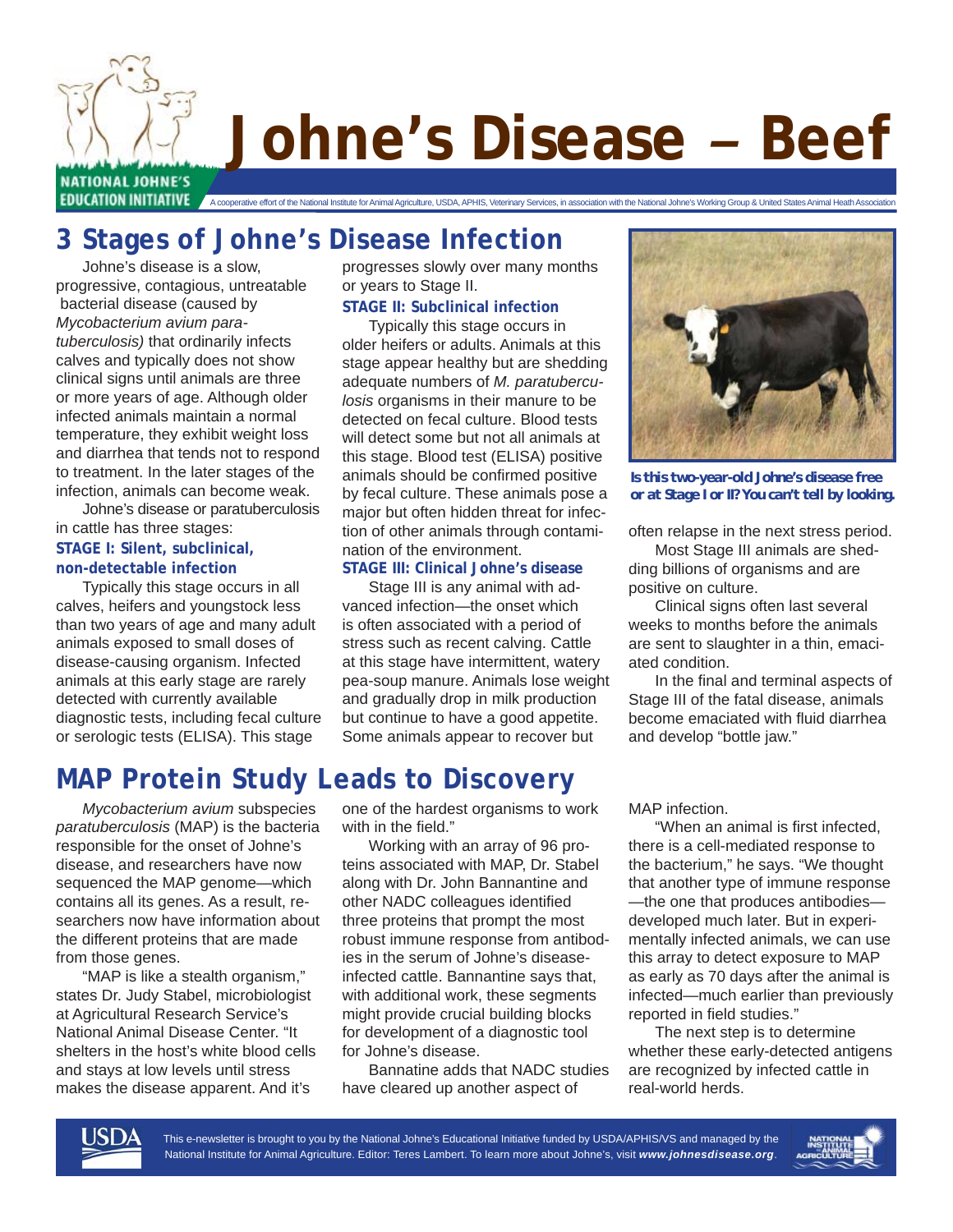### **Johne's Disease Risk Assessment for Beef Producers**

 Although most U.S. beef herds are not infected with Johne's disease, it is estimated that eight out of 100 U.S. herds may be infected with this devastating disease. If you have culled animals because of chronic diarrhea and/or weight loss, your herd is at greater risk of having Johne's disease.

 Johne's disease quietly robs your bottom line, as cows clinically infected with Johne's disease may look normal but they tend to produce less milk resulting in lighter calves at weaning. Plus, infected cows can be slower to breed back, extending your calving season and younger calves at marketing.

 The most common method of infection is the ingestion of *Mycobacterium avium paratuberculosis*  (MAP) bacteria via manure-contaminated udders, milk, water or feed.

 Infected animals shed large numbers of bacteria in their feces, leading to contamination of feed and water sources. Infected animals can also shed the bacteria in their colostrum and milk, and infected dams can also pass the disease in utero on to their offspring.

 MAP is an extremely hardy bacterium. Research shows that, while MAP cannot multiply outside the animal in nature, it can survive in contaminated soil or water for more than a year because of its resistance to heat, cold and drying.

#### **Management Risk Assessment**

 A walk-through on your beef enterprise can help you identify practices that are a risk for spreading Johne's disease—as well as other fecal-oral and colostrum-milk transmitted pathogens.

#### **Calving Area**

 Since calves are the most susceptible to infection, risk factors for the maternity or calving area should be assessed for the potential of a newborn to ingest manure or MAP from mature cattle. Considerations include ground



and pen surfaces, contaminated udders and teats, suckling colostrum from an infected cow or manure contamination of a calf's body surfaces.

#### **Yes No Risk Factor**

- **□ □** Are multiple cows in the calving area at a time?
- **□ □** Is any individual calving pen used for additional calvings without being cleaned out between uses?
- **□ □** Is manure allowed to build up in the calving area and pose a risk for calf ingestion?
- **□ □** Is manure present on the udder of any heifer or cow calving?
- **□ □** Are high-risk Johne's disease cows and suspects in the calving area?
- **□ □** Are sick cows kept in the calving area?



#### **Nursing Calves**

 Calves are the most susceptible to infection. As such, risk factors for this group should be assessed for the potential of a calf to ingest manure or MAP from mature cattle. Considerations include ground and pen surfaces and potentially contaminated colostrum, milk, water or feed. Consider all sources for potential manure contamination including colostrum or milk from infected cows, accidental contamination of any colostrum, milk, feed or pen surfaces from mature cattle, utensils, equipment, traffic splatter or people.

#### **Yes No Risk Factor**

- **□ □** Are cow/calf pairs pastured with Johne's disease clinical or suspect cattle?
- **□ □** Does manure build up in the pasture posing a risk for calf ingestion?
- **□ □** Can a calf's feed be contaminated with manure from cows or bulls at any time?
- **□ □** Can a calf's water be contaminated with manure from cows or bulls at any time?
- **□ □** Are sick calves kept with or near sick cows?

#### **Weaned Calves**

Risk factors for this group, which includes heifers up to 16 months of age, should be assessed for the potential of a calf to ingest manure or MAP from mature cattle. Considerations include ground and pen surfaces, water and/or feed.

#### **Yes No Risk Factor**

**□ □** Do weaned calves have contact with mature cattle or their manure?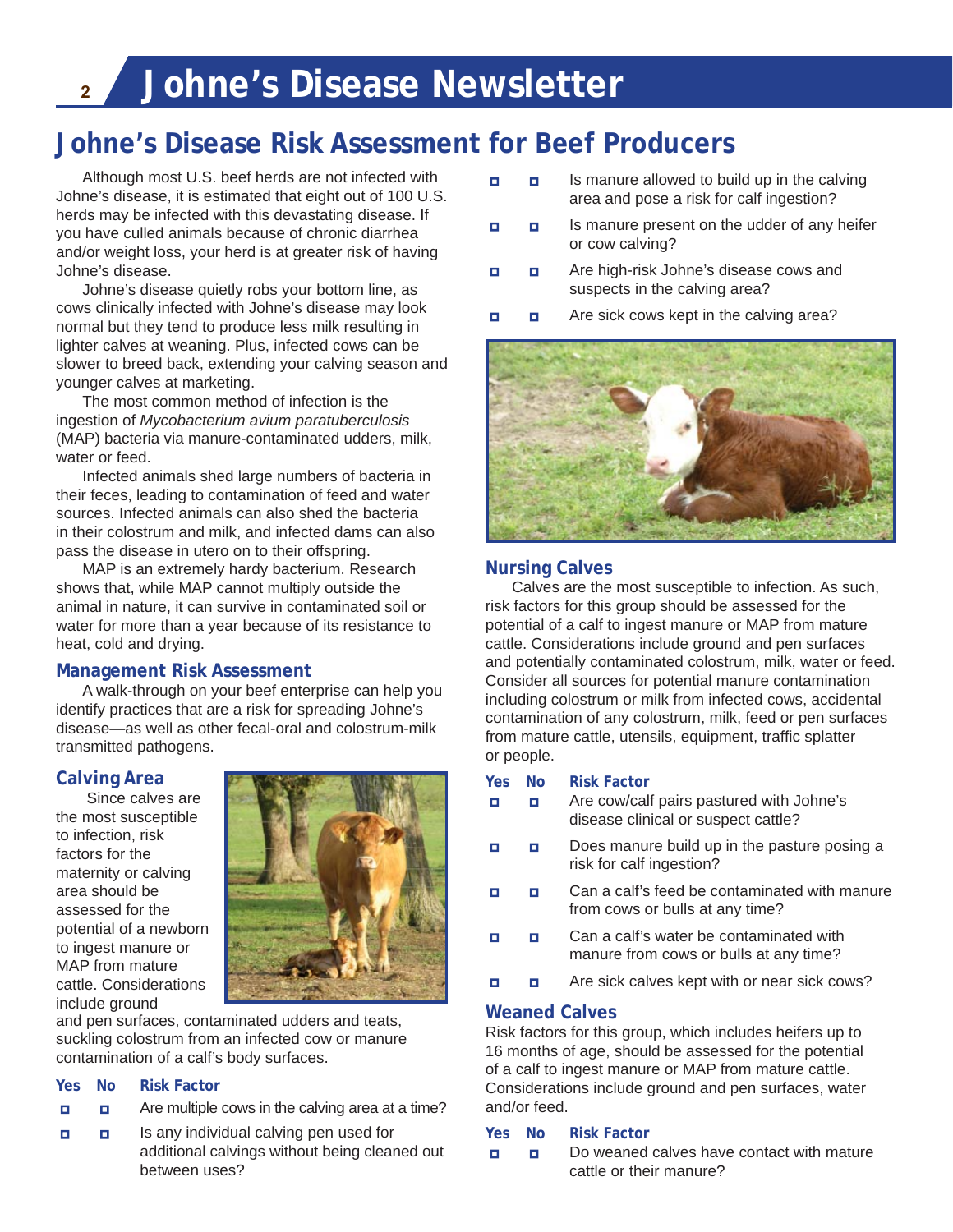# **Johne's Disease Newsletter <sup>3</sup>**

- **□ □** Is it possible for manure from cows or bulls to contaminate the feed?
- **□ □** Is it possible for manure from cows or bulls to contaminate water sources?
- **□ □** Do heifers or young bulls share pasture with mature cattle?
- **□ □** Is manure spread on pasture then used by or fed to heifers?

#### **Bred Heifers, Yearling Bulls**

Although this group of cattle is believed to be substantially less susceptible to Johne's disease than newborn calves, risk factors for this group deserve attention.



#### **Yes No Risk Factor**

- **□ □** Do heifers or yearling bulls have contact with mature cattle or their manure?
- **□ □** Is it possible for manure from mature cattle to contaminate the feed?
- **□ □** Is it possible for manure from mature cattle to contaminate the water?
- **□ □** Do bred heifers or yearling bulls share pasture with mature cattle at any time?
- **□ □** Is manure spread on pasture or forage then used by or fed to heifers?

#### **Cows**

Even though cattle more than 24 months of age are believed to be less susceptible to Johne's disease, infected cattle may shed MAP and other pathogens in their feces and add significantly to the overall pathogen load in their environment. Ultimately, you should strive to reduce the pathogen load in the environment.

#### **Yes No Risk Factor**

- **□ □** Is it possible for feed to be contaminated with manure?
- **□ □** Is manure contamination of the water possible?
- **□ □** Do cows have access to accumulated or stored manure?
- **□ □** Is manure spread on pasture or forage, then grazed or fed the same season?
- **□ □** Are cows showing chronic diarrhea and weight loss left in the general population and not tested for Johne's disease?

#### **Additions & Replacement Groups**

A key to Johne's disease prevention and control is to not introduce infected animals into the herd.

#### **Yes No Risk Factor**

- **□ □** Do you purchase replacement heifers, bulls or other beef animals from herds of unknown Johne's disease and health status?
- **□ □** Do you lease or borrow any stock, including bulls, from multiple sources or herds of unknown Johne's disease and health status?

#### **General Management**

#### **Yes No Risk Factor**

- **□ □** Do you use the same equipment to handle feed and manure?
- **□ □** Do you prevent mature cow manure contamination of all feed and water, including standing run-off water?

#### **Helping Yourself**

 Any area marked "yes" on your checklist deserves attention as these practices are a risk for spreading Johne's disease.

 Good management and hygiene of maternity areas, calves and heifers and young bulls and clean feed and water are basic for Johne's disease control plus help prevent the spread of other bacteria, viruses and intestinal parasites spread by fecal shedding.

- Johne's disease prevention will help to minimize calf diseases caused by *E. coli*, Salmonella, BVD, Rota and Corona viruses.
- Cleaning and clean environments promote the health of periparturient cows.
- Attention to keeping feed, water and facilities clean for growing animals can improve growth and help control coccidian, cryoptosporidia and nematodes.

 An ounce of prevention is worth MORE than a pound of cure when it comes to Johne's disease. And prevention at home is your best protection.

 Your veterinarian can help you develop a Johne's disease prevention and control plan and can implement testing strategies to identify the most infectious animals.

**To learn more about Johne's disease prevention and control, please contact your state Designated Johne's Coordinator. A list of state DJCs is available online at**  *www.johnesdisease.org***.**